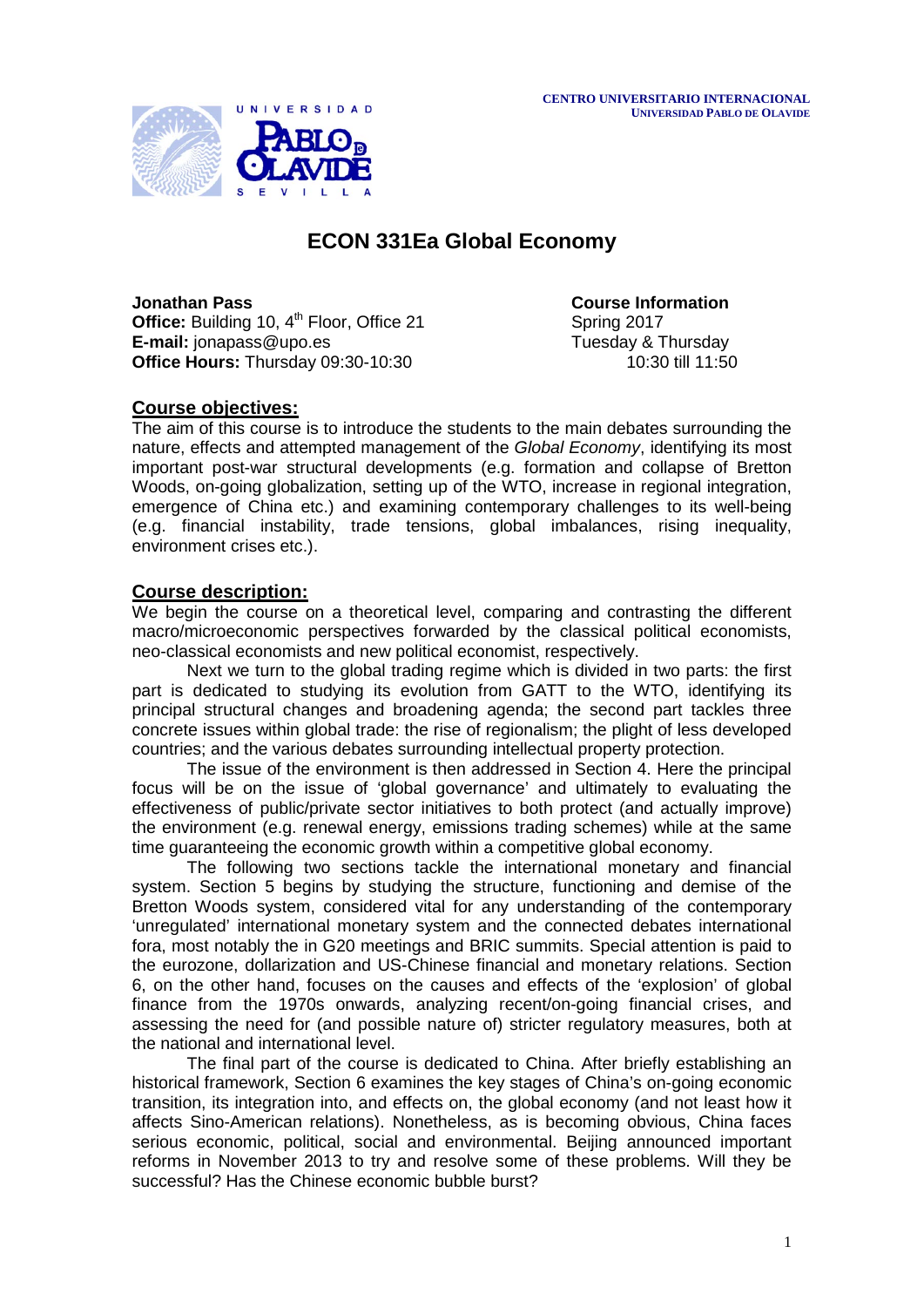#### **Course Outline 1. THEORETICAL DEBATES**

*26th January – Presentation of course; the Adam Smith System I Class hand-outs*

*31st January – The Adam Smith System II Class hand-outs*

# *2nd February – Adam Smith III; Classical Political Economy*

Class hand-outs Pipex pp.5-11

# *7th February – Neo-Classical Economy*

Class hand-outs Pipex pp.5-11

# *9th February – New Political Economy*

Class hand-outs Pipex pp.5-14

*14th February – QUIZ – Free Trade Debate – preparation* Pipex pp.15-33

## **2. GLOBAL TRADE REGIME I - EVOLUTION**

*16th February – Free Trade Debate; Setting up of GATT*  Pipex pp.15-33; pp.37-42

*21st February – Functioning of GATT; Uruguay Round* Pipex pp.42-48

*23rd February – Structure & functioning of WTO* Pipex pp.48-53

*28th February – NO CLASS (Día de Andalucía)*

*2nd March – Critiquing the WTO; the Doha Round and beyond* Pipex pp.48-53

## **3. GLOBAL TRADE REGIME II – ISSUES**

*7th March – Regionalism: why permitted; types; pros/cons* Pipex pp.57-59

*9th March – Less developed countries: challenges faced; food crisis* Pipex pp.60-72

*14th March – Intellectual property rights: pros/cons; medicine* Pipex pp.73-91

*16th March – MIDTERM EXAM*

## **4. THE ENVIRONMENT**

*21st March – The Environment I: global governance*  Class hand-outs Pipex pp.95-108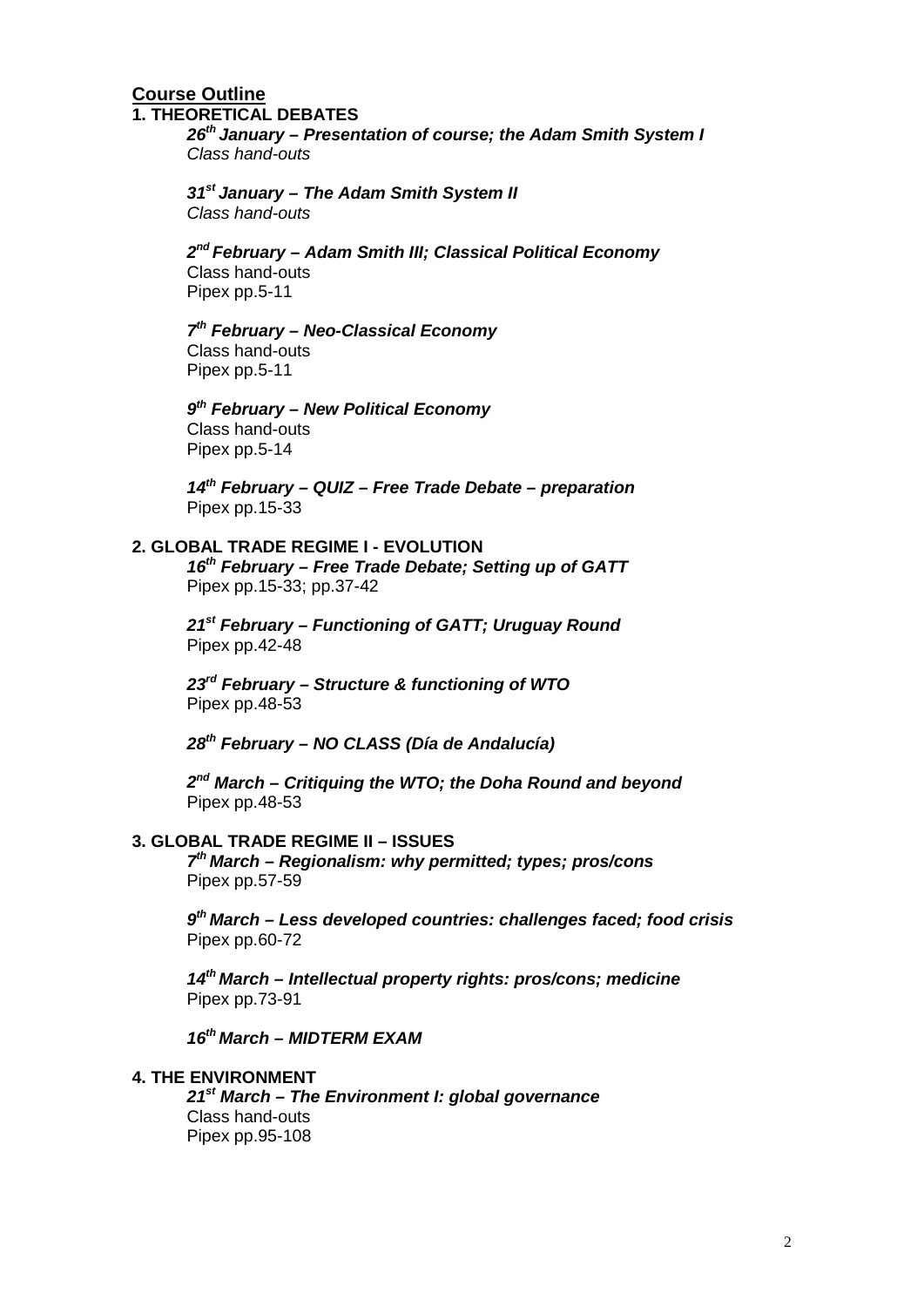*23rd March – The Environment II: challenges & opportunities* Class hand-outs Pipex pp.109-122

*28th March – Emissions trading schemes; Renewable energy* Class hand-outs

# **5. INTERNATIONAL MONETARY SYSTEM**

*30th March – The Bretton Woods System* Class hand-outs Pipex pp.125-129

*4th April – Collapse of Bretton Woods* Pipex pp.130-131

*6th April – Post-Bretton Woods monetary system; monetary union* Pipex pp.131-134

*11th April – NO CLASS (Semana Santa)*

*13th April – NO CLASS (Semana Santa)*

*18th April – US-China monetary/financial relations* Pipex pp.134-135; 139-146

#### **6. GLOBAL FINANCE & CRISES**

*20th April – The Globalization of Financial Markets*  Pipex pp.135-138

*25th April – Financial crises: case studies; theoretical views* Class hand-outs

*27th April – The 2008 financial crisis: causes, effects & regulation* Pipex pp.149-166

*2nd May – NO CLASS (Feria de Abril)*

*4th May – NO CLASS (Feria de Abril)*

## **7. CHINA**

*9th May – Transition; integration into/effect on global economy* Class hand-outs Pipex pp.169-198

*11th May – Challenges facing Chinese society; 2013 reforms; present*  Class hand-outs Pipex pp.198-214

*15th-19thMay – FINALS*

**N.B.** The syllabus may be subject to change

#### **Prerequisites**

A previous economics course is recommended, though not obligatory.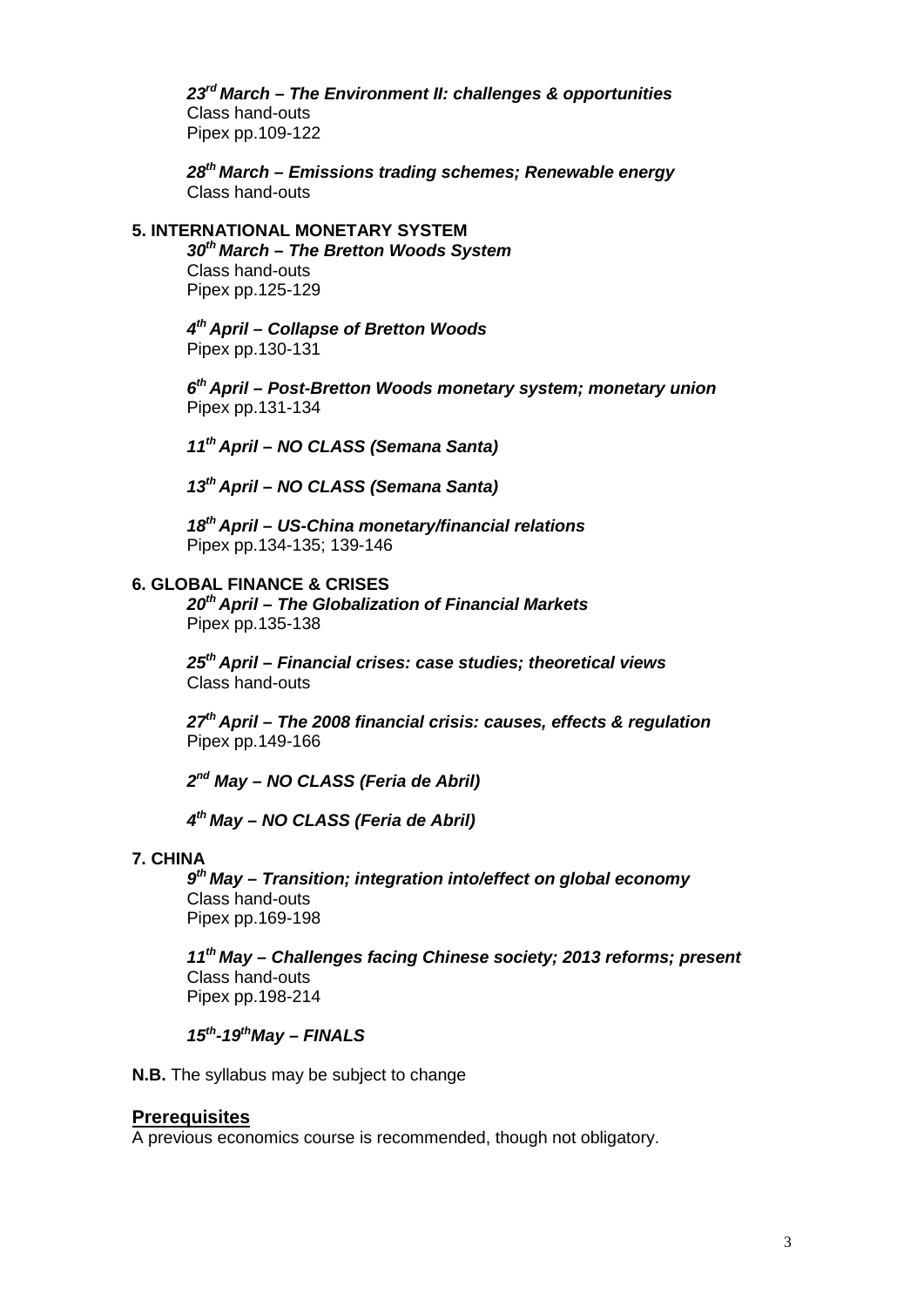# **Methodology**

The course questions the view that economic globalization is an apolitical 'technical' process of resource allocation guided by a 'hidden hand'. Instead it considers the globalization process as implicitly *political*; set within a particular historical, geographical, ideological and social context, and both influenced by, and having an influence on, key powerful actors; notably nation-states, international organizations and transnational corporations.

Clearly not all states are the same; neither in their national economic model, nor in the influence yielded in a (hierarchically-structured) global economy. On the other hand, it is undeniable that globalization has, if not undermined nation-states' ability to control their domestic economy, then at restricted the policy choices available to them. Nowhere is that more apparent than with respect to international financial flows underscored by the present credit crunch.

As the uneven process of market expansionism seeks to overcome structural limitations and political opposition, debates arise regarding the optimum form of 'global governance' – a key theme both within the discipline of International Political Economy, and central to this course. Such debates cannot take place in the abstract but must reflect real on-going processes in the global economy, hence the widespread use of contemporary press and journal articles (and case studies included therein).

# **Required Text:** *Pipex* **course pack Econ 331E**

*The Pipex course pack is available from the 'copistería' which contains, amongst other texts, excerpts from the following:* 

- Baylis, J, Smith, S, & Owens P.: *The Globalization of World Politics*, OUP, Oxford, 2011

- Ravenhil, J (ed): *Global Political Economy*, 2nd Edition, OUP, Oxford, 2008

- Stubbs, R & Underhill, R.D.(eds): *Political Economy and the Changing Global Order*. OUP, Ontario, Canada, 2006

- Press articles from: *Economist*, *Financial Times*, *New York Times*, the *Guardian*

# Some webs you may useful:

- *[www.economist.com](http://www.economist.com/)* analytical articles on world economic/political affairs
- *[www.china.org.cn/](http://www.china.org.cn/)* news and articles on China and official government policies/stats
- *[www.europa.eu.int](http://www.europa.eu.int/)* EU official web-page (history, policies, legislation, stats etc.)
- *www.eurunion.org* EU guide for Americans
- *[www.ft.com](http://www.ft.com/)* Financial Times, international news, economy, corporate activities, shares
- *- [www.greenpeace.org/international/](http://www.greenpeace.org/international) -* Environment
- *[www.guardian.co.uk](http://www.guardian.co.uk/)* UK daily, broad range of national/international news articles
- *- [www.ictsd.org](http://www.ictsd.org/)* International Centre for Trade and Sustainable Development
- *- [www.imf.org](http://www.imf.org/)* International Monetary Fund
- *[www.nytimes.com](http://www.nytimes.com/)* World news, critical editorials
- *- [www.unctad.org](http://www.unctad.org/)* United Nations Conference on Trade and Development
- *- [www.worldbank.org/](http://www.worldbank.org/)* World Bank
- *- [www.wto.org/](http://www.wto.org/)* World Trade Organization

# **Course Requirements and Grading**

Assessment for the course consists of one short quiz and two exams (all written) and an oral presentation (in pairs/small groups) on an assigned relevant topic. With regards the oral presentation, *on the day of their presentation* each student has to hand in the following *printed* documents for their section: an outline, a bibliography and a half page summary (TMR 12, single space). Students will be graded individually.

Finally, students will be required to complete assigned readings/summarize articles etc outside class and to actively participate in class discussions, which will be reflected in their 'participation' grade. (N.B.: 'being there' does not = 'participation').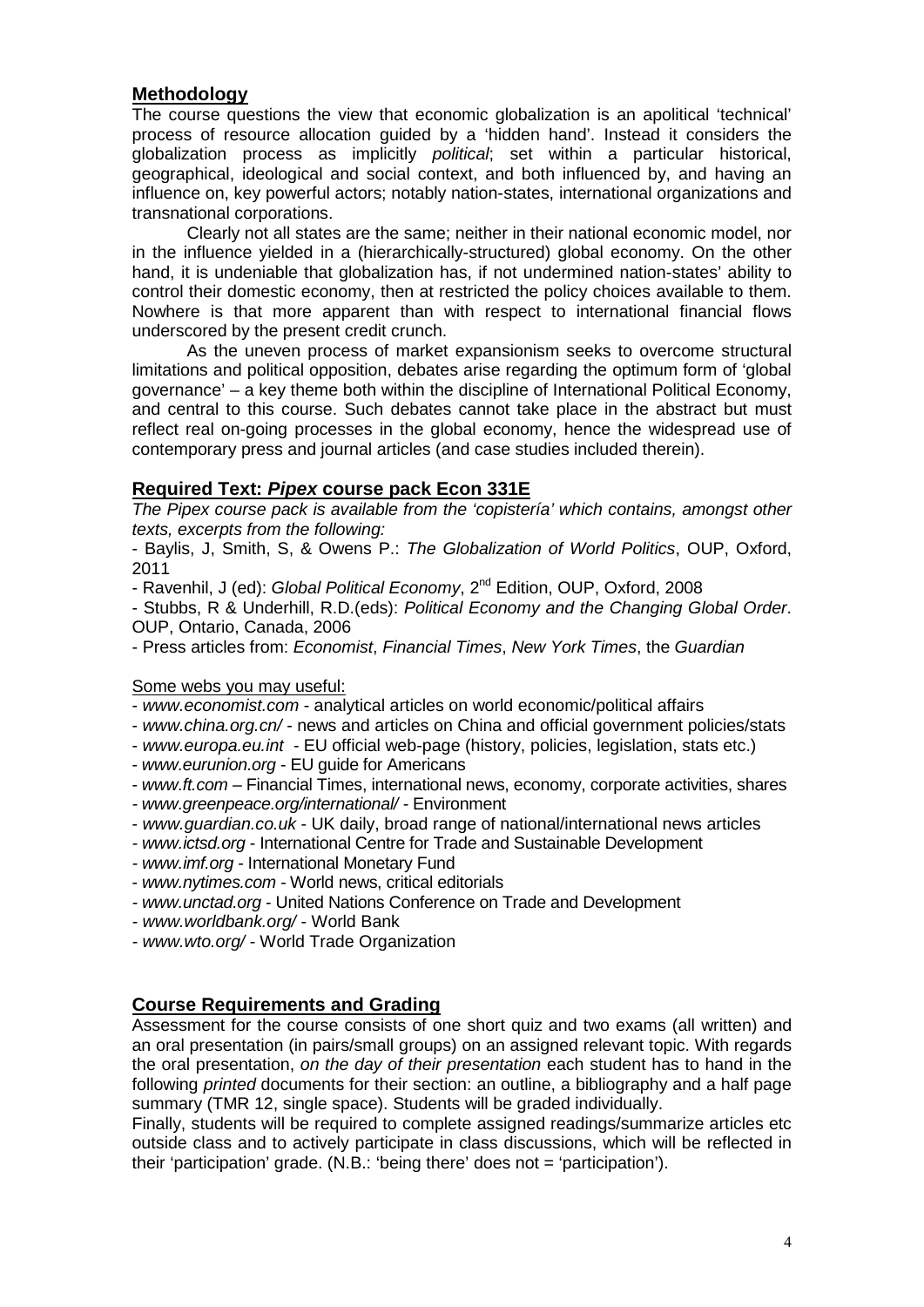The distribution of the final grade is the following:

| Quiz          |            | 10% Midterm Exam     | <b>25%</b> |
|---------------|------------|----------------------|------------|
| Presentation  |            | 15% Final Exam (TBA) | 30%        |
| Participation | <b>20%</b> |                      |            |

The dates for the quiz, exams and presentation will not be changed under any circumstances.

Spanish grades run: 10-9.0 (A), 8.9-7.0 (B), 6.9-5.0 (C), 4.9-0 (F)

## **Attendance, Punctuality and General Course Policies**

Attendance is mandatory. If there is justifiable excuse for missing class, some form of documentation (e.g. doctor's note) must be provided to the proper authorities. Any student missing class must catch up on the lost notes from fellow students.

More than 3 unexcused absences will result in the lowering of the grade. Students with more than 2 such absences may not challenge the final grade received.

Punctuality is required. If a student arrives more 15 minutes late it will constitute a 0.5 absence. However no student will be permitted entrance more than 25 minutes after the beginning of the class and hence will be marked absent.

Cell phones must be turned off during class. Strictly no food to be consumed in class.

## **Academic Dishonesty**

Academic integrity is a guiding principle for all academic activity at Pablo de Olavide University. Cheating on exams and plagiarism (which includes copying from the internet) are clear violations of academic honesty. A student is guilty of plagiarism when he or she presents another person's intellectual property as his or her own. The penalty for plagiarism and cheating is a failing grade for the assignment/exam and a failing grade for the course. Avoid plagiarism by citing sources properly (using footnotes or endnotes and a bibliography).

#### **Students with Disabilities**

If you have a disability that requires special academic accommodation, please speak to your professor within the first three (3) weeks of the semester in order to discuss any adjustments. It is the student's responsibility to provide the International Center with documentation confirming the disability and the accommodations required (if you have provided this to your study abroad organization, they have most likely informed the International Center already but please confirm).

#### **Behavior Policy**

Students are expected to show integrity and act in a professional and respectful manner at all times. A student's attitude in class may influence his/her participation grade. The professor has a right to ask a student to leave the classroom if the student is unruly or appears intoxicated. If a student is asked to leave the classroom, that day will count as an absence regardless of how long the student has been in class.

## **Calendar**

Quiz: February 14<sup>th</sup> Midterm Exam: March 16<sup>th</sup> Presentation: TBA Final Exam: between May 15<sup>th</sup>-19<sup>th</sup>

## **Holidays**

 $\overline{\text{February 28}}^{\text{th}}$  (Día de Andalucía) April  $10^{th}$ -14<sup>th</sup> (Semana Santa)